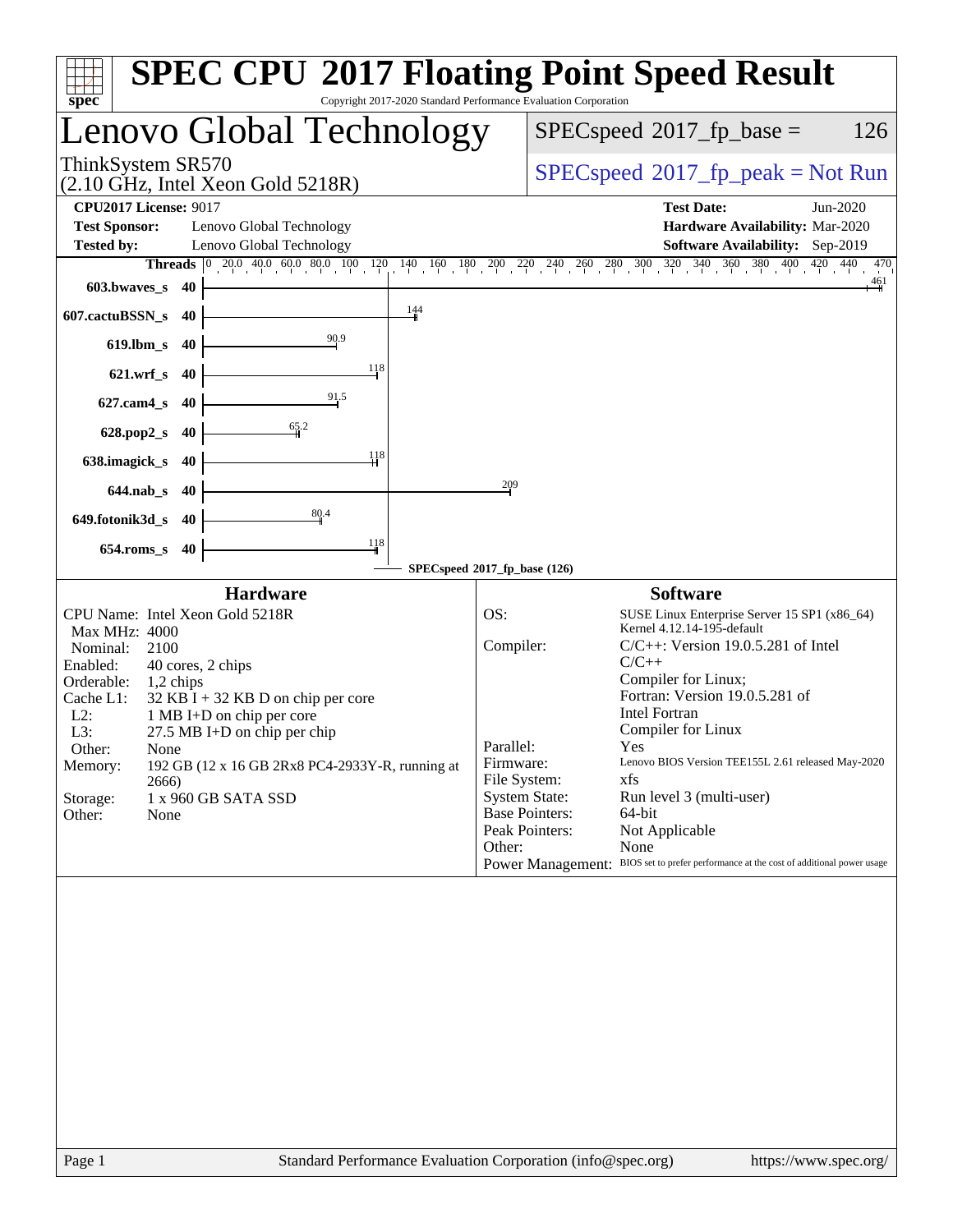

# Lenovo Global Technology

(2.10 GHz, Intel Xeon Gold 5218R)

ThinkSystem SR570<br>  $SPEC speed^{\circ}2017$ \_fp\_peak = Not Run  $SPECspeed^{\circledcirc}2017_fp\_base = 126$  $SPECspeed^{\circledcirc}2017_fp\_base = 126$ 

**[Test Sponsor:](http://www.spec.org/auto/cpu2017/Docs/result-fields.html#TestSponsor)** Lenovo Global Technology **[Hardware Availability:](http://www.spec.org/auto/cpu2017/Docs/result-fields.html#HardwareAvailability)** Mar-2020 **[Tested by:](http://www.spec.org/auto/cpu2017/Docs/result-fields.html#Testedby)** Lenovo Global Technology **[Software Availability:](http://www.spec.org/auto/cpu2017/Docs/result-fields.html#SoftwareAvailability)** Sep-2019

**[CPU2017 License:](http://www.spec.org/auto/cpu2017/Docs/result-fields.html#CPU2017License)** 9017 **[Test Date:](http://www.spec.org/auto/cpu2017/Docs/result-fields.html#TestDate)** Jun-2020

### **[Results Table](http://www.spec.org/auto/cpu2017/Docs/result-fields.html#ResultsTable)**

|                                    | <b>Base</b>    |                |                |                | <b>Peak</b> |                |            |                |                |              |                |              |                |              |
|------------------------------------|----------------|----------------|----------------|----------------|-------------|----------------|------------|----------------|----------------|--------------|----------------|--------------|----------------|--------------|
| <b>Benchmark</b>                   | <b>Threads</b> | <b>Seconds</b> | Ratio          | <b>Seconds</b> | Ratio       | <b>Seconds</b> | Ratio      | <b>Threads</b> | <b>Seconds</b> | <b>Ratio</b> | <b>Seconds</b> | <b>Ratio</b> | <b>Seconds</b> | <b>Ratio</b> |
| 603.bwayes s                       | 40             | 128            | 462            | 130            | 453         | 128            | <u>461</u> |                |                |              |                |              |                |              |
| 607.cactuBSSN s                    | 40             | 115            | 145            | 116            | 144         | 116            | 144        |                |                |              |                |              |                |              |
| $619.$ lbm s                       | 40             | 57.7           | 90.7           | 57.6           | 90.9        | 57.5           | 91.0       |                |                |              |                |              |                |              |
| $621.wrf$ s                        | 40             | 112            | 119            | 112            | 118         | 112            | 118        |                |                |              |                |              |                |              |
| $627$ .cam4 s                      | 40             | 96.7           | 91.6           | 96.9           | 91.5        | 97.2           | 91.2       |                |                |              |                |              |                |              |
| $628.pop2_s$                       | 40             | 181            | 65.5           | 182            | 65.2        | 187            | 63.5       |                |                |              |                |              |                |              |
| 638.imagick_s                      | 40             | 125            | 115            | 122            | 118         | 122            | 119        |                |                |              |                |              |                |              |
| $644$ .nab s                       | 40             | 83.5           | <u>209</u>     | 83.5           | 209         | 83.6           | 209        |                |                |              |                |              |                |              |
| 649.fotonik3d s                    | 40             | 113            | 80.9           | <u> 113</u>    | 80.4        | 114            | 79.6       |                |                |              |                |              |                |              |
| $654$ .roms s                      | 40             | 135            | 117            | 133            | <b>118</b>  | 133            | 119        |                |                |              |                |              |                |              |
| $SPECspeed*2017_fp\_base =$<br>126 |                |                |                |                |             |                |            |                |                |              |                |              |                |              |
| $SPECspeed*2017_fp\_peak =$        |                |                | <b>Not Run</b> |                |             |                |            |                |                |              |                |              |                |              |

Results appear in the [order in which they were run.](http://www.spec.org/auto/cpu2017/Docs/result-fields.html#RunOrder) Bold underlined text [indicates a median measurement](http://www.spec.org/auto/cpu2017/Docs/result-fields.html#Median).

### **[Operating System Notes](http://www.spec.org/auto/cpu2017/Docs/result-fields.html#OperatingSystemNotes)**

Stack size set to unlimited using "ulimit -s unlimited"

### **[Environment Variables Notes](http://www.spec.org/auto/cpu2017/Docs/result-fields.html#EnvironmentVariablesNotes)**

Environment variables set by runcpu before the start of the run: KMP\_AFFINITY = "granularity=fine,compact" LD\_LIBRARY\_PATH = "/home/cpu2017-1.1.0-ic19.0u5-2/lib/intel64" OMP\_STACKSIZE = "192M"

### **[General Notes](http://www.spec.org/auto/cpu2017/Docs/result-fields.html#GeneralNotes)**

 Binaries compiled on a system with 1x Intel Core i9-9900K CPU + 64GB RAM memory using Redhat Enterprise Linux 8.0 Transparent Huge Pages enabled by default Prior to runcpu invocation Filesystem page cache synced and cleared with: sync; echo 3> /proc/sys/vm/drop\_caches NA: The test sponsor attests, as of date of publication, that CVE-2017-5754 (Meltdown) is mitigated in the system as tested and documented. Yes: The test sponsor attests, as of date of publication, that CVE-2017-5753 (Spectre variant 1) is mitigated in the system as tested and documented. Yes: The test sponsor attests, as of date of publication, that CVE-2017-5715 (Spectre variant 2) is mitigated in the system as tested and documented. Yes: The test sponsor attests, as of date of publication, that CVE-2018-3640 (Spectre variant 3a) is mitigated in the system as tested and documented. Yes: The test sponsor attests, as of date of publication, that CVE-2018-3639 (Spectre variant 4)

**(Continued on next page)**

| Page 2 | Standard Performance Evaluation Corporation (info@spec.org) | https://www.spec.org/ |
|--------|-------------------------------------------------------------|-----------------------|
|--------|-------------------------------------------------------------|-----------------------|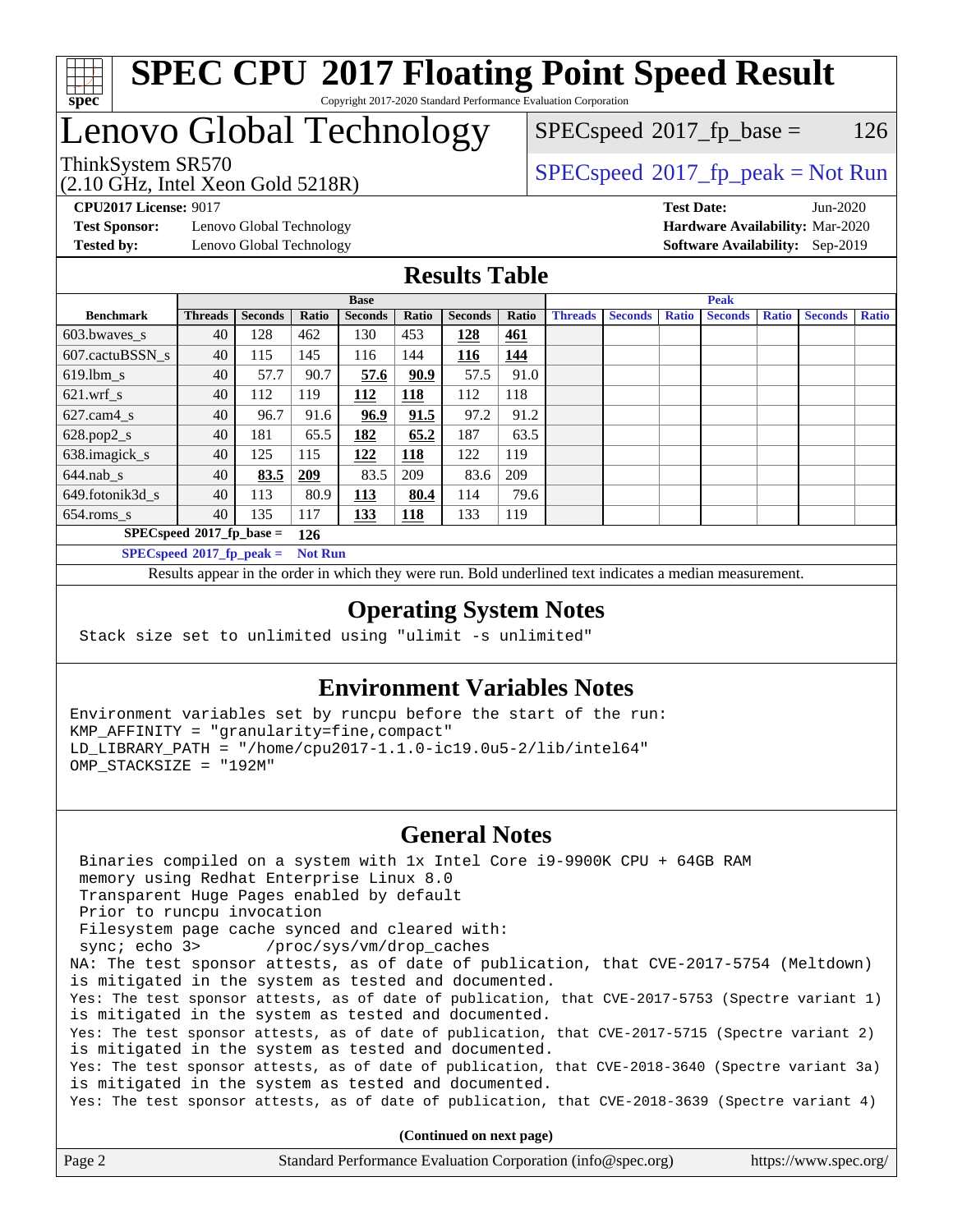| S<br>E<br>0<br>ċ. |  |  |  |  |  |
|-------------------|--|--|--|--|--|

# Lenovo Global Technology

 $SPECspeed^{\circledcirc}2017_fp\_base = 126$  $SPECspeed^{\circledcirc}2017_fp\_base = 126$ 

(2.10 GHz, Intel Xeon Gold 5218R)

ThinkSystem SR570<br>  $SPEC speed^{\circ}2017$  [p\_peak = Not Run

**[Test Sponsor:](http://www.spec.org/auto/cpu2017/Docs/result-fields.html#TestSponsor)** Lenovo Global Technology **[Hardware Availability:](http://www.spec.org/auto/cpu2017/Docs/result-fields.html#HardwareAvailability)** Mar-2020 **[Tested by:](http://www.spec.org/auto/cpu2017/Docs/result-fields.html#Testedby)** Lenovo Global Technology **[Software Availability:](http://www.spec.org/auto/cpu2017/Docs/result-fields.html#SoftwareAvailability)** Sep-2019

**[CPU2017 License:](http://www.spec.org/auto/cpu2017/Docs/result-fields.html#CPU2017License)** 9017 **[Test Date:](http://www.spec.org/auto/cpu2017/Docs/result-fields.html#TestDate)** Jun-2020

### **[General Notes \(Continued\)](http://www.spec.org/auto/cpu2017/Docs/result-fields.html#GeneralNotes)**

is mitigated in the system as tested and documented.

### **[Platform Notes](http://www.spec.org/auto/cpu2017/Docs/result-fields.html#PlatformNotes)**

Page 3 Standard Performance Evaluation Corporation [\(info@spec.org\)](mailto:info@spec.org) <https://www.spec.org/> BIOS configuration: Choose Operating Mode set to Maximum Performance and then set it to Custom Mode MONITOR/MWAIT set to Enable Hyper-Threading set to Disable Trusted Execution Technology set to Enable Patrol Scrub set to Disable Sysinfo program /home/cpu2017-1.1.0-ic19.0u5-2/bin/sysinfo Rev: r6365 of 2019-08-21 295195f888a3d7edb1e6e46a485a0011 running on linux-rn74 Thu Jun 4 11:54:04 2020 SUT (System Under Test) info as seen by some common utilities. For more information on this section, see <https://www.spec.org/cpu2017/Docs/config.html#sysinfo> From /proc/cpuinfo model name : Intel(R) Xeon(R) Gold 5218R CPU @ 2.10GHz 2 "physical id"s (chips) 40 "processors" cores, siblings (Caution: counting these is hw and system dependent. The following excerpts from /proc/cpuinfo might not be reliable. Use with caution.) cpu cores : 20 siblings : 20 physical 0: cores 0 1 2 3 4 8 9 10 11 12 16 17 18 19 20 24 25 26 27 28 physical 1: cores 0 1 2 3 4 8 9 10 11 12 16 17 18 19 20 24 25 26 27 28 From lscpu: Architecture: x86\_64 CPU op-mode(s): 32-bit, 64-bit Byte Order: Little Endian Address sizes: 46 bits physical, 48 bits virtual  $CPU(s):$  40 On-line CPU(s) list: 0-39 Thread(s) per core: 1 Core(s) per socket: 20 Socket(s): 2 NUMA node(s): 2 Vendor ID: GenuineIntel CPU family: 6 Model: 85 Model name: Intel(R) Xeon(R) Gold 5218R CPU @ 2.10GHz Stepping: 7 **(Continued on next page)**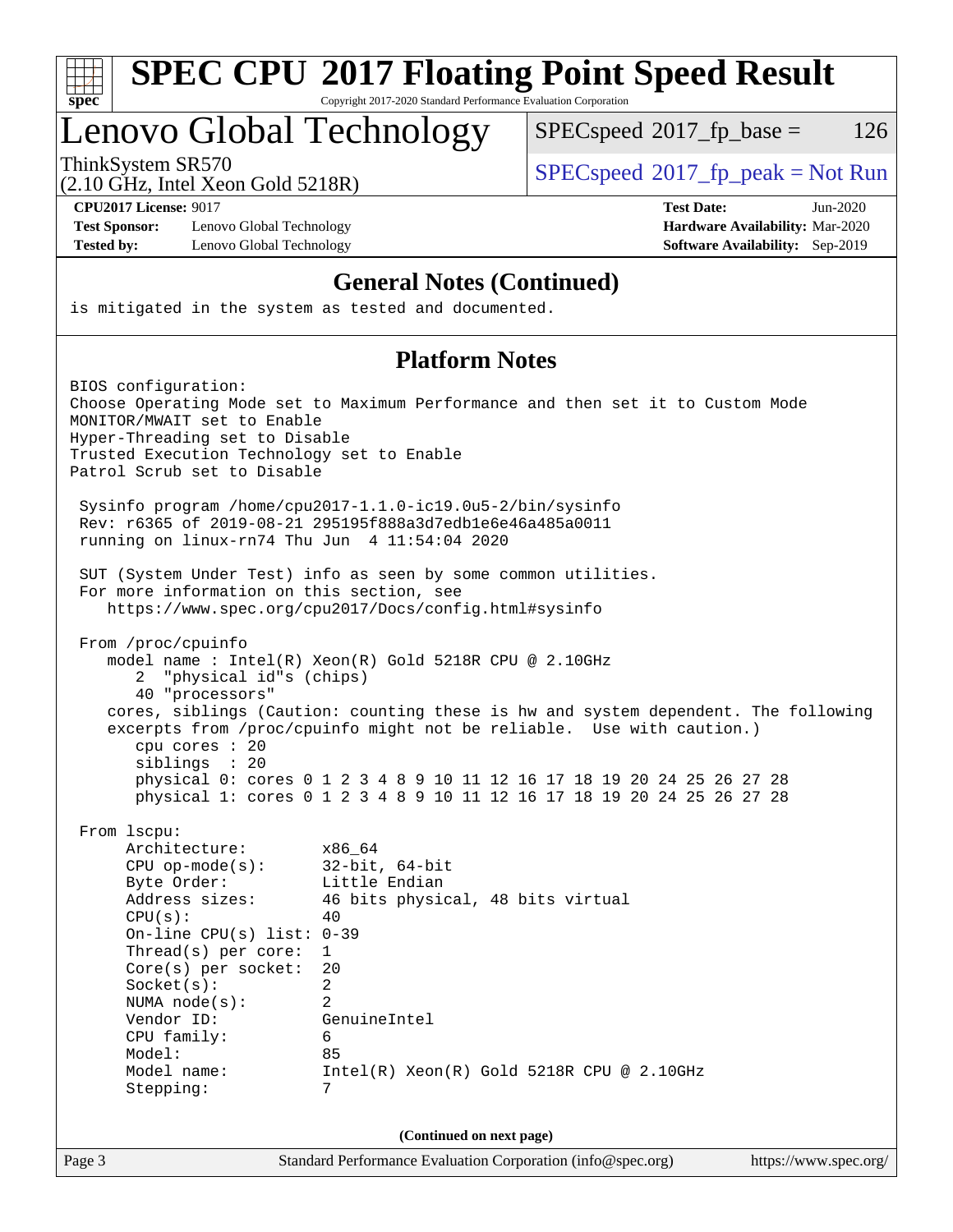

# **[SPEC CPU](http://www.spec.org/auto/cpu2017/Docs/result-fields.html#SPECCPU2017FloatingPointSpeedResult)[2017 Floating Point Speed Result](http://www.spec.org/auto/cpu2017/Docs/result-fields.html#SPECCPU2017FloatingPointSpeedResult)**

Copyright 2017-2020 Standard Performance Evaluation Corporation

Lenovo Global Technology

 $SPEC speed^{\circ}2017\_fp\_base = 126$ 

(2.10 GHz, Intel Xeon Gold 5218R)

ThinkSystem SR570<br>  $SPEC speed^{\circ}2017$  [p\_peak = Not Run

**[CPU2017 License:](http://www.spec.org/auto/cpu2017/Docs/result-fields.html#CPU2017License)** 9017 **[Test Date:](http://www.spec.org/auto/cpu2017/Docs/result-fields.html#TestDate)** Jun-2020

**[Test Sponsor:](http://www.spec.org/auto/cpu2017/Docs/result-fields.html#TestSponsor)** Lenovo Global Technology **[Hardware Availability:](http://www.spec.org/auto/cpu2017/Docs/result-fields.html#HardwareAvailability)** Mar-2020 **[Tested by:](http://www.spec.org/auto/cpu2017/Docs/result-fields.html#Testedby)** Lenovo Global Technology **[Software Availability:](http://www.spec.org/auto/cpu2017/Docs/result-fields.html#SoftwareAvailability)** Sep-2019

**[Platform Notes \(Continued\)](http://www.spec.org/auto/cpu2017/Docs/result-fields.html#PlatformNotes)**

| CPU MHz:           | 2100.000  |
|--------------------|-----------|
| $CPU$ max $MHz$ :  | 4000.0000 |
| CPU min MHz:       | 800.0000  |
| BogoMIPS:          | 4200.00   |
| Virtualization:    | $VT - x$  |
| L1d cache:         | 32K       |
| $L1i$ cache:       | 32K       |
| $L2$ cache:        | 1024K     |
| $L3$ cache:        | 28160K    |
| NUMA node0 CPU(s): | $0 - 19$  |
| NUMA node1 CPU(s): | $20 - 39$ |
|                    |           |

 Flags: fpu vme de pse tsc msr pae mce cx8 apic sep mtrr pge mca cmov pat pse36 clflush dts acpi mmx fxsr sse sse2 ss ht tm pbe syscall nx pdpe1gb rdtscp lm constant\_tsc art arch\_perfmon pebs bts rep\_good nopl xtopology nonstop\_tsc cpuid aperfmperf pni pclmulqdq dtes64 monitor ds\_cpl vmx smx est tm2 ssse3 sdbg fma cx16 xtpr pdcm pcid dca sse4\_1 sse4\_2 x2apic movbe popcnt tsc\_deadline\_timer aes xsave avx f16c rdrand lahf\_lm abm 3dnowprefetch cpuid\_fault epb cat\_l3 cdp\_l3 invpcid\_single intel\_ppin ssbd mba ibrs ibpb stibp ibrs\_enhanced tpr\_shadow vnmi flexpriority ept vpid fsgsbase tsc\_adjust bmi1 hle avx2 smep bmi2 erms invpcid rtm cqm mpx rdt\_a avx512f avx512dq rdseed adx smap clflushopt clwb intel\_pt avx512cd avx512bw avx512vl xsaveopt xsavec xgetbv1 xsaves cqm\_llc cqm\_occup\_llc cqm\_mbm\_total cqm\_mbm\_local dtherm ida arat pln pts pku ospke avx512\_vnni md\_clear flush\_l1d arch\_capabilities

```
 /proc/cpuinfo cache data
cache size : 28160 KB
```
 From numactl --hardware WARNING: a numactl 'node' might or might not correspond to a physical chip. available: 2 nodes (0-1) node 0 cpus: 0 1 2 3 4 5 6 7 8 9 10 11 12 13 14 15 16 17 18 19 node 0 size: 96057 MB node 0 free: 95262 MB node 1 cpus: 20 21 22 23 24 25 26 27 28 29 30 31 32 33 34 35 36 37 38 39 node 1 size: 96763 MB node 1 free: 96570 MB node distances: node 0 1 0: 10 21 1: 21 10 From /proc/meminfo MemTotal: 197448432 kB HugePages\_Total: 0 Hugepagesize: 2048 kB From /etc/\*release\* /etc/\*version\*

**(Continued on next page)**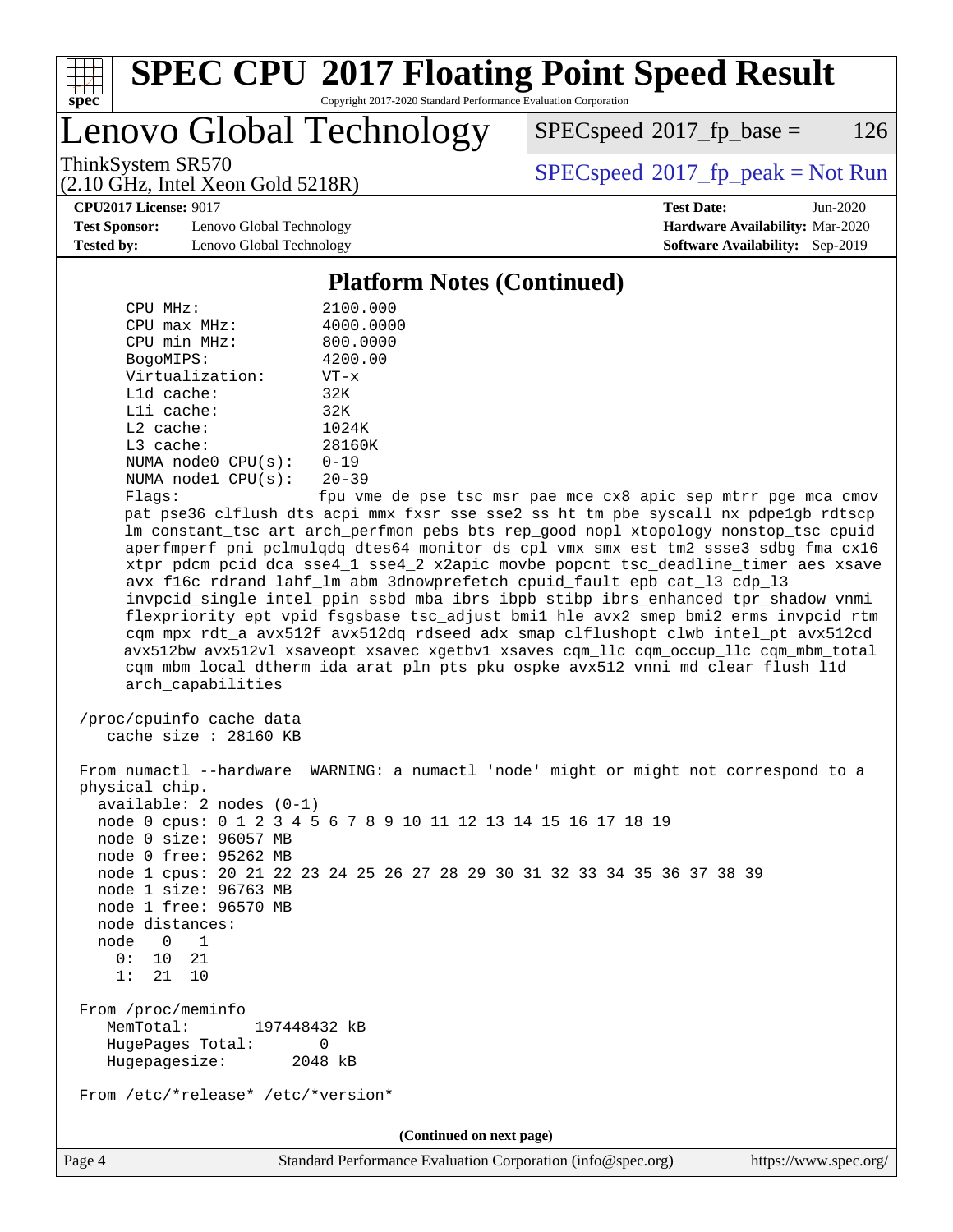| u<br>г |  |  |  |  |  |
|--------|--|--|--|--|--|

Lenovo Global Technology

 $SPECspeed^{\circledcirc}2017_fp\_base = 126$  $SPECspeed^{\circledcirc}2017_fp\_base = 126$ 

(2.10 GHz, Intel Xeon Gold 5218R)

ThinkSystem SR570<br>  $SPEC speed^{\circ}2017$  [p\_peak = Not Run

**[Test Sponsor:](http://www.spec.org/auto/cpu2017/Docs/result-fields.html#TestSponsor)** Lenovo Global Technology **[Hardware Availability:](http://www.spec.org/auto/cpu2017/Docs/result-fields.html#HardwareAvailability)** Mar-2020 **[Tested by:](http://www.spec.org/auto/cpu2017/Docs/result-fields.html#Testedby)** Lenovo Global Technology **[Software Availability:](http://www.spec.org/auto/cpu2017/Docs/result-fields.html#SoftwareAvailability)** Sep-2019

**[CPU2017 License:](http://www.spec.org/auto/cpu2017/Docs/result-fields.html#CPU2017License)** 9017 **[Test Date:](http://www.spec.org/auto/cpu2017/Docs/result-fields.html#TestDate)** Jun-2020

### **[Platform Notes \(Continued\)](http://www.spec.org/auto/cpu2017/Docs/result-fields.html#PlatformNotes)**

 os-release: NAME="SLES" VERSION="15-SP1" VERSION\_ID="15.1" PRETTY\_NAME="SUSE Linux Enterprise Server 15 SP1" ID="sles" ID\_LIKE="suse" ANSI\_COLOR="0;32" CPE\_NAME="cpe:/o:suse:sles:15:sp1" uname -a: Linux linux-rn74 4.12.14-195-default #1 SMP Tue May 7 10:55:11 UTC 2019 (8fba516) x86\_64 x86\_64 x86\_64 GNU/Linux Kernel self-reported vulnerability status: CVE-2018-3620 (L1 Terminal Fault): Not affected Microarchitectural Data Sampling: Not affected CVE-2017-5754 (Meltdown): Not affected CVE-2018-3639 (Speculative Store Bypass): Mitigation: Speculative Store Bypass disabled via prctl and seccomp CVE-2017-5753 (Spectre variant 1): Mitigation: \_\_user pointer sanitization CVE-2017-5715 (Spectre variant 2): Mitigation: Enhanced IBRS, IBPB: conditional, RSB filling run-level 3 Jun 4 11:52 SPEC is set to: /home/cpu2017-1.1.0-ic19.0u5-2 Filesystem Type Size Used Avail Use% Mounted on /dev/sda3 xfs 892G 41G 852G 5% / From /sys/devices/virtual/dmi/id BIOS: Lenovo -[TEE155L-2.61]- 05/20/2020 Vendor: Lenovo Product: ThinkSystem SR570 -[7Y02RCZ000]- Product Family: ThinkSystem Serial: 1234567890 Additional information from dmidecode follows. WARNING: Use caution when you interpret this section. The 'dmidecode' program reads system data which is "intended to allow hardware to be accurately determined", but the intent may not be met, as there are frequent changes to hardware, firmware, and the "DMTF SMBIOS" standard. Memory: 4x NO DIMM NO DIMM 12x SK Hynix HMA82GR7CJR8N-WM 16 GB 2 rank 2933 (End of data from sysinfo program)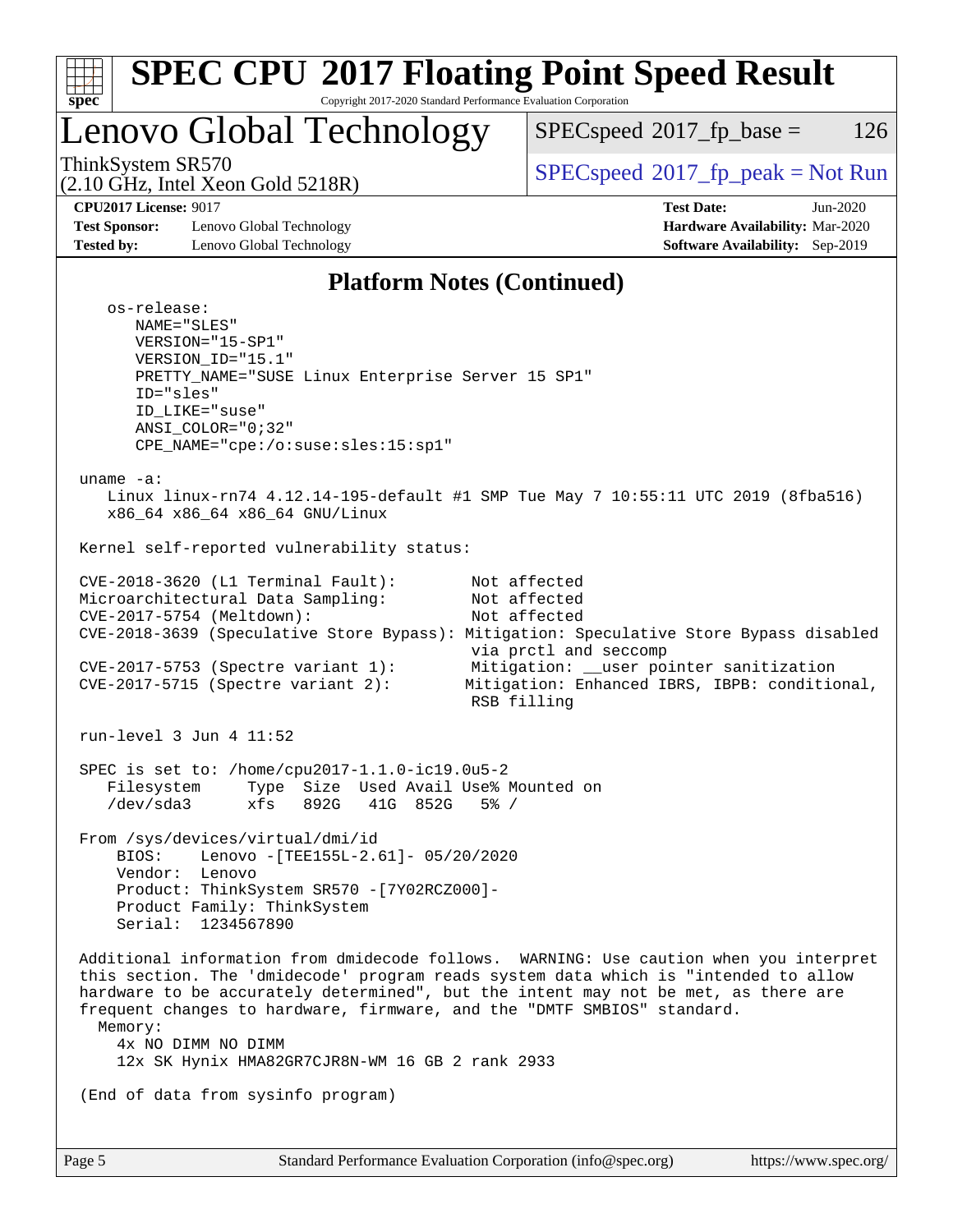

# **[SPEC CPU](http://www.spec.org/auto/cpu2017/Docs/result-fields.html#SPECCPU2017FloatingPointSpeedResult)[2017 Floating Point Speed Result](http://www.spec.org/auto/cpu2017/Docs/result-fields.html#SPECCPU2017FloatingPointSpeedResult)**

Copyright 2017-2020 Standard Performance Evaluation Corporation

Lenovo Global Technology

 $SPECspeed^{\circledcirc}2017_fp\_base = 126$  $SPECspeed^{\circledcirc}2017_fp\_base = 126$ 

(2.10 GHz, Intel Xeon Gold 5218R)

ThinkSystem SR570<br>  $(2.10 \text{ GHz} \text{ Intel } X_{\text{eon}} \text{ Gold } 5218R)$  [SPECspeed](http://www.spec.org/auto/cpu2017/Docs/result-fields.html#SPECspeed2017fppeak)<sup>®</sup>[2017\\_fp\\_peak = N](http://www.spec.org/auto/cpu2017/Docs/result-fields.html#SPECspeed2017fppeak)ot Run

**[CPU2017 License:](http://www.spec.org/auto/cpu2017/Docs/result-fields.html#CPU2017License)** 9017

**[Test Sponsor:](http://www.spec.org/auto/cpu2017/Docs/result-fields.html#TestSponsor)** Lenovo Global Technology **[Tested by:](http://www.spec.org/auto/cpu2017/Docs/result-fields.html#Testedby)** Lenovo Global Technology **[Software Availability:](http://www.spec.org/auto/cpu2017/Docs/result-fields.html#SoftwareAvailability)** Sep-2019

| <b>Test Date:</b>                                                                                                                                                                                                             | Jun-2020 |
|-------------------------------------------------------------------------------------------------------------------------------------------------------------------------------------------------------------------------------|----------|
| <b>Hardware Availability: Mar-2020</b>                                                                                                                                                                                        |          |
| $C_1$ $C_2$ $C_3$ $C_4$ $C_5$ $C_6$ $C_7$ $C_8$ $C_9$ $C_1$ $C_2$ $C_3$ $C_4$ $C_5$ $C_7$ $C_8$ $C_9$ $C_9$ $C_1$ $C_2$ $C_3$ $C_4$ $C_5$ $C_7$ $C_8$ $C_9$ $C_9$ $C_9$ $C_9$ $C_9$ $C_9$ $C_9$ $C_9$ $C_9$ $C_9$ $C_9$ $C_9$ |          |

### **[Compiler Version Notes](http://www.spec.org/auto/cpu2017/Docs/result-fields.html#CompilerVersionNotes)**

| 619.1bm_s(base) 638.imagick_s(base) 644.nab_s(base)<br>C                                                                                                                                                                                                                                                                                                                                                                                                                                                                                                             |
|----------------------------------------------------------------------------------------------------------------------------------------------------------------------------------------------------------------------------------------------------------------------------------------------------------------------------------------------------------------------------------------------------------------------------------------------------------------------------------------------------------------------------------------------------------------------|
| Intel(R) C Intel(R) 64 Compiler for applications running on Intel(R) 64,<br>Version 19.0.5.281 Build 20190815<br>Copyright (C) 1985-2019 Intel Corporation. All rights reserved.                                                                                                                                                                                                                                                                                                                                                                                     |
| C++, C, Fortran   607.cactuBSSN s(base)                                                                                                                                                                                                                                                                                                                                                                                                                                                                                                                              |
| Intel(R) $C++$ Intel(R) 64 Compiler for applications running on Intel(R) 64,<br>Version 19.0.5.281 Build 20190815<br>Copyright (C) 1985-2019 Intel Corporation. All rights reserved.<br>Intel(R) C Intel(R) 64 Compiler for applications running on Intel(R) 64,<br>Version 19.0.5.281 Build 20190815<br>Copyright (C) 1985-2019 Intel Corporation. All rights reserved.<br>$Intel(R)$ Fortran Intel(R) 64 Compiler for applications running on Intel(R)<br>64, Version 19.0.5.281 Build 20190815<br>Copyright (C) 1985-2019 Intel Corporation. All rights reserved. |
| 603.bwaves_s(base) 649.fotonik3d_s(base) 654.roms_s(base)<br>Fortran                                                                                                                                                                                                                                                                                                                                                                                                                                                                                                 |
| $Intel(R)$ Fortran Intel(R) 64 Compiler for applications running on Intel(R)<br>64, Version 19.0.5.281 Build 20190815<br>Copyright (C) 1985-2019 Intel Corporation. All rights reserved.                                                                                                                                                                                                                                                                                                                                                                             |
| $\vert$ 621.wrf_s(base) 627.cam4_s(base) 628.pop2_s(base)<br>Fortran, C                                                                                                                                                                                                                                                                                                                                                                                                                                                                                              |
| $Intel(R)$ Fortran Intel(R) 64 Compiler for applications running on Intel(R)<br>64, Version 19.0.5.281 Build 20190815<br>Copyright (C) 1985-2019 Intel Corporation. All rights reserved.<br>$Intel(R)$ C Intel(R) 64 Compiler for applications running on Intel(R) 64,<br>Version 19.0.5.281 Build 20190815<br>Copyright (C) 1985-2019 Intel Corporation. All rights reserved.                                                                                                                                                                                       |
| <b>Base Compiler Invocation</b>                                                                                                                                                                                                                                                                                                                                                                                                                                                                                                                                      |

[C benchmarks](http://www.spec.org/auto/cpu2017/Docs/result-fields.html#Cbenchmarks):

[icc](http://www.spec.org/cpu2017/results/res2020q2/cpu2017-20200608-22743.flags.html#user_CCbase_intel_icc_66fc1ee009f7361af1fbd72ca7dcefbb700085f36577c54f309893dd4ec40d12360134090235512931783d35fd58c0460139e722d5067c5574d8eaf2b3e37e92)

**(Continued on next page)**

Page 6 Standard Performance Evaluation Corporation [\(info@spec.org\)](mailto:info@spec.org) <https://www.spec.org/>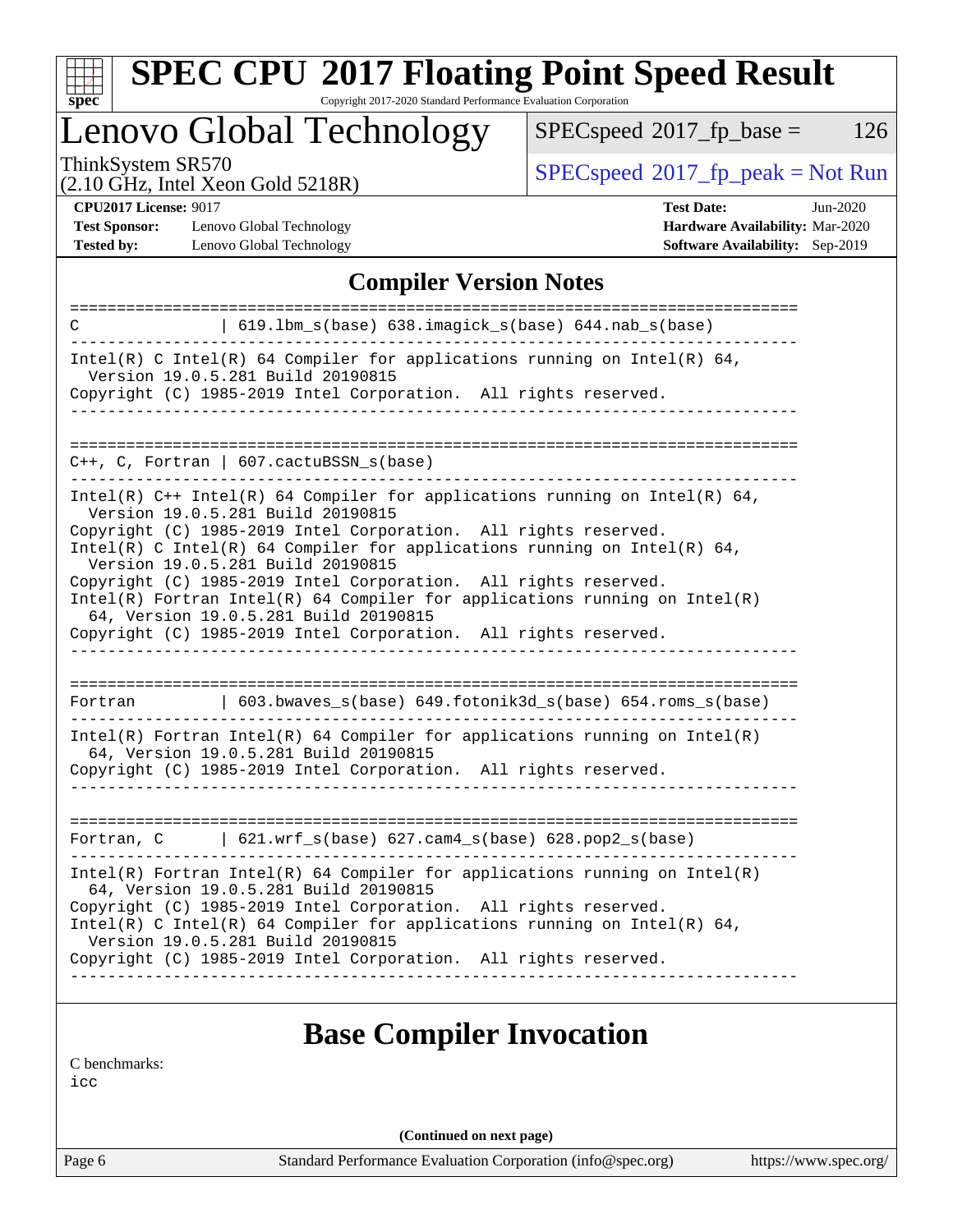

# Lenovo Global Technology

 $SPEC speed^{\circ}2017\_fp\_base = 126$ 

ThinkSystem SR570<br>  $SPEC speed^{\circ}2017$  [p\_peak = Not Run

(2.10 GHz, Intel Xeon Gold 5218R)

**[Test Sponsor:](http://www.spec.org/auto/cpu2017/Docs/result-fields.html#TestSponsor)** Lenovo Global Technology **[Hardware Availability:](http://www.spec.org/auto/cpu2017/Docs/result-fields.html#HardwareAvailability)** Mar-2020 **[Tested by:](http://www.spec.org/auto/cpu2017/Docs/result-fields.html#Testedby)** Lenovo Global Technology **[Software Availability:](http://www.spec.org/auto/cpu2017/Docs/result-fields.html#SoftwareAvailability)** Sep-2019

**[CPU2017 License:](http://www.spec.org/auto/cpu2017/Docs/result-fields.html#CPU2017License)** 9017 **[Test Date:](http://www.spec.org/auto/cpu2017/Docs/result-fields.html#TestDate)** Jun-2020

# **[Base Compiler Invocation \(Continued\)](http://www.spec.org/auto/cpu2017/Docs/result-fields.html#BaseCompilerInvocation)**

[Fortran benchmarks](http://www.spec.org/auto/cpu2017/Docs/result-fields.html#Fortranbenchmarks): [ifort](http://www.spec.org/cpu2017/results/res2020q2/cpu2017-20200608-22743.flags.html#user_FCbase_intel_ifort_8111460550e3ca792625aed983ce982f94888b8b503583aa7ba2b8303487b4d8a21a13e7191a45c5fd58ff318f48f9492884d4413fa793fd88dd292cad7027ca)

[Benchmarks using both Fortran and C](http://www.spec.org/auto/cpu2017/Docs/result-fields.html#BenchmarksusingbothFortranandC): [ifort](http://www.spec.org/cpu2017/results/res2020q2/cpu2017-20200608-22743.flags.html#user_CC_FCbase_intel_ifort_8111460550e3ca792625aed983ce982f94888b8b503583aa7ba2b8303487b4d8a21a13e7191a45c5fd58ff318f48f9492884d4413fa793fd88dd292cad7027ca) [icc](http://www.spec.org/cpu2017/results/res2020q2/cpu2017-20200608-22743.flags.html#user_CC_FCbase_intel_icc_66fc1ee009f7361af1fbd72ca7dcefbb700085f36577c54f309893dd4ec40d12360134090235512931783d35fd58c0460139e722d5067c5574d8eaf2b3e37e92)

[Benchmarks using Fortran, C, and C++:](http://www.spec.org/auto/cpu2017/Docs/result-fields.html#BenchmarksusingFortranCandCXX) [icpc](http://www.spec.org/cpu2017/results/res2020q2/cpu2017-20200608-22743.flags.html#user_CC_CXX_FCbase_intel_icpc_c510b6838c7f56d33e37e94d029a35b4a7bccf4766a728ee175e80a419847e808290a9b78be685c44ab727ea267ec2f070ec5dc83b407c0218cded6866a35d07) [icc](http://www.spec.org/cpu2017/results/res2020q2/cpu2017-20200608-22743.flags.html#user_CC_CXX_FCbase_intel_icc_66fc1ee009f7361af1fbd72ca7dcefbb700085f36577c54f309893dd4ec40d12360134090235512931783d35fd58c0460139e722d5067c5574d8eaf2b3e37e92) [ifort](http://www.spec.org/cpu2017/results/res2020q2/cpu2017-20200608-22743.flags.html#user_CC_CXX_FCbase_intel_ifort_8111460550e3ca792625aed983ce982f94888b8b503583aa7ba2b8303487b4d8a21a13e7191a45c5fd58ff318f48f9492884d4413fa793fd88dd292cad7027ca)

### **[Base Portability Flags](http://www.spec.org/auto/cpu2017/Docs/result-fields.html#BasePortabilityFlags)**

 603.bwaves\_s: [-DSPEC\\_LP64](http://www.spec.org/cpu2017/results/res2020q2/cpu2017-20200608-22743.flags.html#suite_basePORTABILITY603_bwaves_s_DSPEC_LP64) 607.cactuBSSN\_s: [-DSPEC\\_LP64](http://www.spec.org/cpu2017/results/res2020q2/cpu2017-20200608-22743.flags.html#suite_basePORTABILITY607_cactuBSSN_s_DSPEC_LP64) 619.lbm\_s: [-DSPEC\\_LP64](http://www.spec.org/cpu2017/results/res2020q2/cpu2017-20200608-22743.flags.html#suite_basePORTABILITY619_lbm_s_DSPEC_LP64) 621.wrf\_s: [-DSPEC\\_LP64](http://www.spec.org/cpu2017/results/res2020q2/cpu2017-20200608-22743.flags.html#suite_basePORTABILITY621_wrf_s_DSPEC_LP64) [-DSPEC\\_CASE\\_FLAG](http://www.spec.org/cpu2017/results/res2020q2/cpu2017-20200608-22743.flags.html#b621.wrf_s_baseCPORTABILITY_DSPEC_CASE_FLAG) [-convert big\\_endian](http://www.spec.org/cpu2017/results/res2020q2/cpu2017-20200608-22743.flags.html#user_baseFPORTABILITY621_wrf_s_convert_big_endian_c3194028bc08c63ac5d04de18c48ce6d347e4e562e8892b8bdbdc0214820426deb8554edfa529a3fb25a586e65a3d812c835984020483e7e73212c4d31a38223) 627.cam4\_s: [-DSPEC\\_LP64](http://www.spec.org/cpu2017/results/res2020q2/cpu2017-20200608-22743.flags.html#suite_basePORTABILITY627_cam4_s_DSPEC_LP64) [-DSPEC\\_CASE\\_FLAG](http://www.spec.org/cpu2017/results/res2020q2/cpu2017-20200608-22743.flags.html#b627.cam4_s_baseCPORTABILITY_DSPEC_CASE_FLAG) 628.pop2\_s: [-DSPEC\\_LP64](http://www.spec.org/cpu2017/results/res2020q2/cpu2017-20200608-22743.flags.html#suite_basePORTABILITY628_pop2_s_DSPEC_LP64) [-DSPEC\\_CASE\\_FLAG](http://www.spec.org/cpu2017/results/res2020q2/cpu2017-20200608-22743.flags.html#b628.pop2_s_baseCPORTABILITY_DSPEC_CASE_FLAG) [-convert big\\_endian](http://www.spec.org/cpu2017/results/res2020q2/cpu2017-20200608-22743.flags.html#user_baseFPORTABILITY628_pop2_s_convert_big_endian_c3194028bc08c63ac5d04de18c48ce6d347e4e562e8892b8bdbdc0214820426deb8554edfa529a3fb25a586e65a3d812c835984020483e7e73212c4d31a38223) [-assume byterecl](http://www.spec.org/cpu2017/results/res2020q2/cpu2017-20200608-22743.flags.html#user_baseFPORTABILITY628_pop2_s_assume_byterecl_7e47d18b9513cf18525430bbf0f2177aa9bf368bc7a059c09b2c06a34b53bd3447c950d3f8d6c70e3faf3a05c8557d66a5798b567902e8849adc142926523472) 638.imagick\_s: [-DSPEC\\_LP64](http://www.spec.org/cpu2017/results/res2020q2/cpu2017-20200608-22743.flags.html#suite_basePORTABILITY638_imagick_s_DSPEC_LP64) 644.nab\_s: [-DSPEC\\_LP64](http://www.spec.org/cpu2017/results/res2020q2/cpu2017-20200608-22743.flags.html#suite_basePORTABILITY644_nab_s_DSPEC_LP64) 649.fotonik3d\_s: [-DSPEC\\_LP64](http://www.spec.org/cpu2017/results/res2020q2/cpu2017-20200608-22743.flags.html#suite_basePORTABILITY649_fotonik3d_s_DSPEC_LP64) 654.roms\_s: [-DSPEC\\_LP64](http://www.spec.org/cpu2017/results/res2020q2/cpu2017-20200608-22743.flags.html#suite_basePORTABILITY654_roms_s_DSPEC_LP64)

# **[Base Optimization Flags](http://www.spec.org/auto/cpu2017/Docs/result-fields.html#BaseOptimizationFlags)**

[C benchmarks](http://www.spec.org/auto/cpu2017/Docs/result-fields.html#Cbenchmarks):

[-m64](http://www.spec.org/cpu2017/results/res2020q2/cpu2017-20200608-22743.flags.html#user_CCbase_m64-icc) [-std=c11](http://www.spec.org/cpu2017/results/res2020q2/cpu2017-20200608-22743.flags.html#user_CCbase_std-icc-std_0e1c27790398a4642dfca32ffe6c27b5796f9c2d2676156f2e42c9c44eaad0c049b1cdb667a270c34d979996257aeb8fc440bfb01818dbc9357bd9d174cb8524) [-xCORE-AVX512](http://www.spec.org/cpu2017/results/res2020q2/cpu2017-20200608-22743.flags.html#user_CCbase_f-xCORE-AVX512) [-ipo](http://www.spec.org/cpu2017/results/res2020q2/cpu2017-20200608-22743.flags.html#user_CCbase_f-ipo) [-O3](http://www.spec.org/cpu2017/results/res2020q2/cpu2017-20200608-22743.flags.html#user_CCbase_f-O3) [-no-prec-div](http://www.spec.org/cpu2017/results/res2020q2/cpu2017-20200608-22743.flags.html#user_CCbase_f-no-prec-div) [-qopt-prefetch](http://www.spec.org/cpu2017/results/res2020q2/cpu2017-20200608-22743.flags.html#user_CCbase_f-qopt-prefetch) [-ffinite-math-only](http://www.spec.org/cpu2017/results/res2020q2/cpu2017-20200608-22743.flags.html#user_CCbase_f_finite_math_only_cb91587bd2077682c4b38af759c288ed7c732db004271a9512da14a4f8007909a5f1427ecbf1a0fb78ff2a814402c6114ac565ca162485bbcae155b5e4258871) [-qopt-mem-layout-trans=4](http://www.spec.org/cpu2017/results/res2020q2/cpu2017-20200608-22743.flags.html#user_CCbase_f-qopt-mem-layout-trans_fa39e755916c150a61361b7846f310bcdf6f04e385ef281cadf3647acec3f0ae266d1a1d22d972a7087a248fd4e6ca390a3634700869573d231a252c784941a8) [-qopenmp](http://www.spec.org/cpu2017/results/res2020q2/cpu2017-20200608-22743.flags.html#user_CCbase_qopenmp_16be0c44f24f464004c6784a7acb94aca937f053568ce72f94b139a11c7c168634a55f6653758ddd83bcf7b8463e8028bb0b48b77bcddc6b78d5d95bb1df2967) [-DSPEC\\_OPENMP](http://www.spec.org/cpu2017/results/res2020q2/cpu2017-20200608-22743.flags.html#suite_CCbase_DSPEC_OPENMP)

### [Fortran benchmarks](http://www.spec.org/auto/cpu2017/Docs/result-fields.html#Fortranbenchmarks):

[-m64](http://www.spec.org/cpu2017/results/res2020q2/cpu2017-20200608-22743.flags.html#user_FCbase_m64-icc) -DSPEC OPENMP [-xCORE-AVX512](http://www.spec.org/cpu2017/results/res2020q2/cpu2017-20200608-22743.flags.html#user_FCbase_f-xCORE-AVX512) [-ipo](http://www.spec.org/cpu2017/results/res2020q2/cpu2017-20200608-22743.flags.html#user_FCbase_f-ipo) [-O3](http://www.spec.org/cpu2017/results/res2020q2/cpu2017-20200608-22743.flags.html#user_FCbase_f-O3) [-no-prec-div](http://www.spec.org/cpu2017/results/res2020q2/cpu2017-20200608-22743.flags.html#user_FCbase_f-no-prec-div) [-qopt-prefetch](http://www.spec.org/cpu2017/results/res2020q2/cpu2017-20200608-22743.flags.html#user_FCbase_f-qopt-prefetch) [-ffinite-math-only](http://www.spec.org/cpu2017/results/res2020q2/cpu2017-20200608-22743.flags.html#user_FCbase_f_finite_math_only_cb91587bd2077682c4b38af759c288ed7c732db004271a9512da14a4f8007909a5f1427ecbf1a0fb78ff2a814402c6114ac565ca162485bbcae155b5e4258871) [-qopt-mem-layout-trans=4](http://www.spec.org/cpu2017/results/res2020q2/cpu2017-20200608-22743.flags.html#user_FCbase_f-qopt-mem-layout-trans_fa39e755916c150a61361b7846f310bcdf6f04e385ef281cadf3647acec3f0ae266d1a1d22d972a7087a248fd4e6ca390a3634700869573d231a252c784941a8) [-qopenmp](http://www.spec.org/cpu2017/results/res2020q2/cpu2017-20200608-22743.flags.html#user_FCbase_qopenmp_16be0c44f24f464004c6784a7acb94aca937f053568ce72f94b139a11c7c168634a55f6653758ddd83bcf7b8463e8028bb0b48b77bcddc6b78d5d95bb1df2967) [-nostandard-realloc-lhs](http://www.spec.org/cpu2017/results/res2020q2/cpu2017-20200608-22743.flags.html#user_FCbase_f_2003_std_realloc_82b4557e90729c0f113870c07e44d33d6f5a304b4f63d4c15d2d0f1fab99f5daaed73bdb9275d9ae411527f28b936061aa8b9c8f2d63842963b95c9dd6426b8a)

[Benchmarks using both Fortran and C](http://www.spec.org/auto/cpu2017/Docs/result-fields.html#BenchmarksusingbothFortranandC):

[-m64](http://www.spec.org/cpu2017/results/res2020q2/cpu2017-20200608-22743.flags.html#user_CC_FCbase_m64-icc) [-std=c11](http://www.spec.org/cpu2017/results/res2020q2/cpu2017-20200608-22743.flags.html#user_CC_FCbase_std-icc-std_0e1c27790398a4642dfca32ffe6c27b5796f9c2d2676156f2e42c9c44eaad0c049b1cdb667a270c34d979996257aeb8fc440bfb01818dbc9357bd9d174cb8524) [-xCORE-AVX512](http://www.spec.org/cpu2017/results/res2020q2/cpu2017-20200608-22743.flags.html#user_CC_FCbase_f-xCORE-AVX512) [-ipo](http://www.spec.org/cpu2017/results/res2020q2/cpu2017-20200608-22743.flags.html#user_CC_FCbase_f-ipo) [-O3](http://www.spec.org/cpu2017/results/res2020q2/cpu2017-20200608-22743.flags.html#user_CC_FCbase_f-O3) [-no-prec-div](http://www.spec.org/cpu2017/results/res2020q2/cpu2017-20200608-22743.flags.html#user_CC_FCbase_f-no-prec-div) [-qopt-prefetch](http://www.spec.org/cpu2017/results/res2020q2/cpu2017-20200608-22743.flags.html#user_CC_FCbase_f-qopt-prefetch) [-ffinite-math-only](http://www.spec.org/cpu2017/results/res2020q2/cpu2017-20200608-22743.flags.html#user_CC_FCbase_f_finite_math_only_cb91587bd2077682c4b38af759c288ed7c732db004271a9512da14a4f8007909a5f1427ecbf1a0fb78ff2a814402c6114ac565ca162485bbcae155b5e4258871) [-qopt-mem-layout-trans=4](http://www.spec.org/cpu2017/results/res2020q2/cpu2017-20200608-22743.flags.html#user_CC_FCbase_f-qopt-mem-layout-trans_fa39e755916c150a61361b7846f310bcdf6f04e385ef281cadf3647acec3f0ae266d1a1d22d972a7087a248fd4e6ca390a3634700869573d231a252c784941a8) [-qopenmp](http://www.spec.org/cpu2017/results/res2020q2/cpu2017-20200608-22743.flags.html#user_CC_FCbase_qopenmp_16be0c44f24f464004c6784a7acb94aca937f053568ce72f94b139a11c7c168634a55f6653758ddd83bcf7b8463e8028bb0b48b77bcddc6b78d5d95bb1df2967) [-DSPEC\\_OPENMP](http://www.spec.org/cpu2017/results/res2020q2/cpu2017-20200608-22743.flags.html#suite_CC_FCbase_DSPEC_OPENMP) [-nostandard-realloc-lhs](http://www.spec.org/cpu2017/results/res2020q2/cpu2017-20200608-22743.flags.html#user_CC_FCbase_f_2003_std_realloc_82b4557e90729c0f113870c07e44d33d6f5a304b4f63d4c15d2d0f1fab99f5daaed73bdb9275d9ae411527f28b936061aa8b9c8f2d63842963b95c9dd6426b8a)

[Benchmarks using Fortran, C, and C++:](http://www.spec.org/auto/cpu2017/Docs/result-fields.html#BenchmarksusingFortranCandCXX)

[-m64](http://www.spec.org/cpu2017/results/res2020q2/cpu2017-20200608-22743.flags.html#user_CC_CXX_FCbase_m64-icc) [-std=c11](http://www.spec.org/cpu2017/results/res2020q2/cpu2017-20200608-22743.flags.html#user_CC_CXX_FCbase_std-icc-std_0e1c27790398a4642dfca32ffe6c27b5796f9c2d2676156f2e42c9c44eaad0c049b1cdb667a270c34d979996257aeb8fc440bfb01818dbc9357bd9d174cb8524) [-xCORE-AVX512](http://www.spec.org/cpu2017/results/res2020q2/cpu2017-20200608-22743.flags.html#user_CC_CXX_FCbase_f-xCORE-AVX512) [-ipo](http://www.spec.org/cpu2017/results/res2020q2/cpu2017-20200608-22743.flags.html#user_CC_CXX_FCbase_f-ipo) [-O3](http://www.spec.org/cpu2017/results/res2020q2/cpu2017-20200608-22743.flags.html#user_CC_CXX_FCbase_f-O3) [-no-prec-div](http://www.spec.org/cpu2017/results/res2020q2/cpu2017-20200608-22743.flags.html#user_CC_CXX_FCbase_f-no-prec-div) [-qopt-prefetch](http://www.spec.org/cpu2017/results/res2020q2/cpu2017-20200608-22743.flags.html#user_CC_CXX_FCbase_f-qopt-prefetch) [-ffinite-math-only](http://www.spec.org/cpu2017/results/res2020q2/cpu2017-20200608-22743.flags.html#user_CC_CXX_FCbase_f_finite_math_only_cb91587bd2077682c4b38af759c288ed7c732db004271a9512da14a4f8007909a5f1427ecbf1a0fb78ff2a814402c6114ac565ca162485bbcae155b5e4258871) [-qopt-mem-layout-trans=4](http://www.spec.org/cpu2017/results/res2020q2/cpu2017-20200608-22743.flags.html#user_CC_CXX_FCbase_f-qopt-mem-layout-trans_fa39e755916c150a61361b7846f310bcdf6f04e385ef281cadf3647acec3f0ae266d1a1d22d972a7087a248fd4e6ca390a3634700869573d231a252c784941a8) [-qopenmp](http://www.spec.org/cpu2017/results/res2020q2/cpu2017-20200608-22743.flags.html#user_CC_CXX_FCbase_qopenmp_16be0c44f24f464004c6784a7acb94aca937f053568ce72f94b139a11c7c168634a55f6653758ddd83bcf7b8463e8028bb0b48b77bcddc6b78d5d95bb1df2967) [-DSPEC\\_OPENMP](http://www.spec.org/cpu2017/results/res2020q2/cpu2017-20200608-22743.flags.html#suite_CC_CXX_FCbase_DSPEC_OPENMP)

**(Continued on next page)**

| Page 7 | Standard Performance Evaluation Corporation (info@spec.org) | https://www.spec.org/ |
|--------|-------------------------------------------------------------|-----------------------|
|--------|-------------------------------------------------------------|-----------------------|